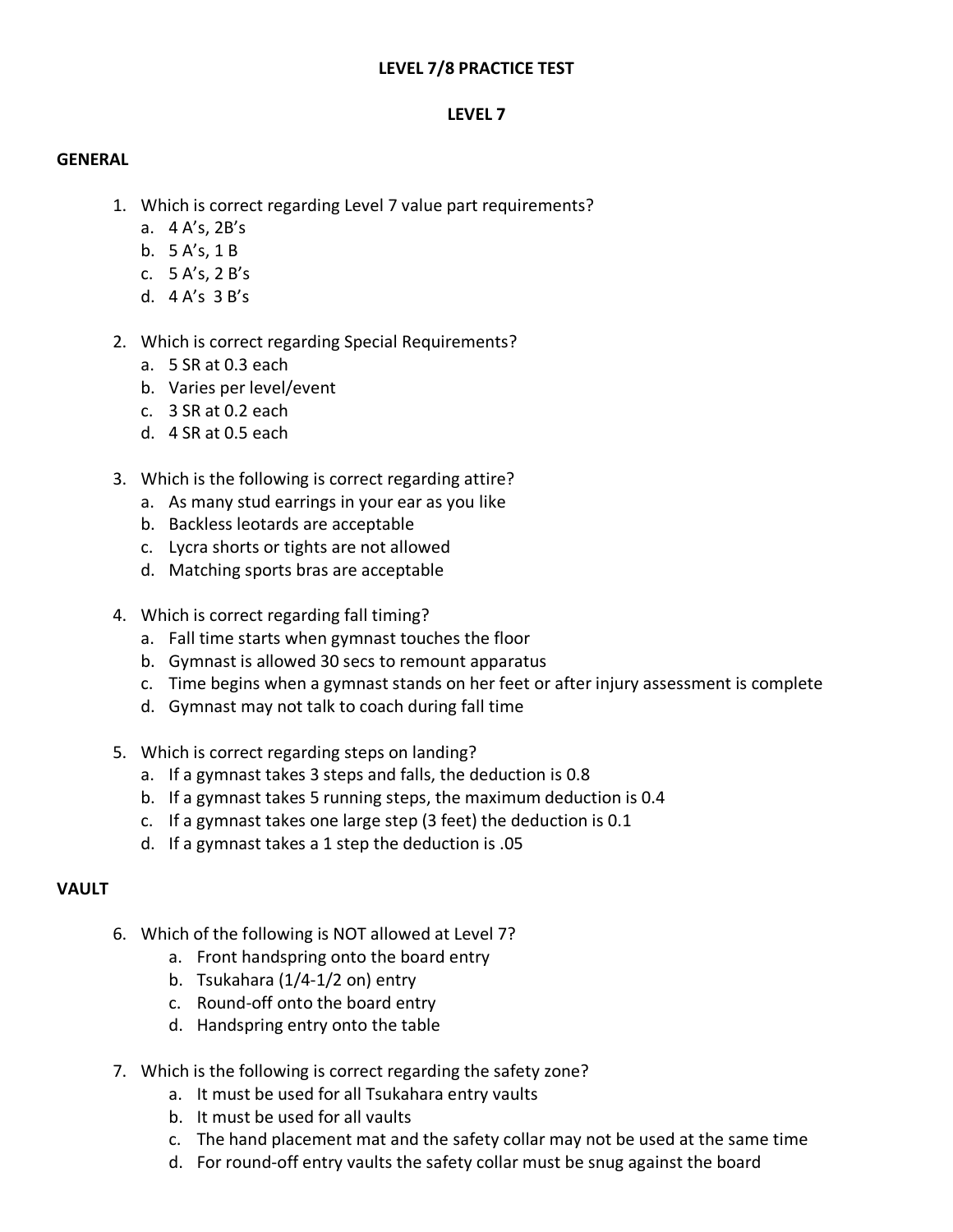- 8. Which statement is correct?
	- a. A gymnast must perform 2 vaults
	- b. If a gymnast performs a different vault than the one called there is a 0.5 deduction
	- c. A coach may ask for the score of the first vault
	- d. All Level 7 vaults must land feet first
- 9. Which of the following deduction is correct?
	- a. Failure to create rotation up to 0.3
	- b. Failure to pass to through vertical up to 0.3
	- c. Hops with both hands simultaneously 0.3
	- d. All of the above are correct
- 10. Which of the following is correct?
	- a. Gymnast vaults without signal from Chief Judge no deduction
	- b. Gymnast is allowed 3 attempts to successfully complete one or two vaults
	- c. Coach can assist the gymnast during the vault
	- d. The coach can stand between the board and table for all vault

# **UNEVEN BARS**

- 11. Which of the following is NOT a Special Requirement?
	- a. One 360° clear circling element from groups 3/6/7
	- b. A "B" salto dismount
	- c. One clear circling element, minimum "B"
	- d. One cast to handstand (SR awarded if angle is a minimum of 45° from vertical
- 12. Which of the following is NOT an allowable "C"?
	- a. Clear hip to handstand/also with  $\frac{1}{2}$  turn to regular grip
	- b. Back stalder to handstand/also with ½ turn to regular grip
	- c. Clear hip to handstand/also with ½ turn to reverse grip
	- d. Cast to handstand with ½ turn
- 13. How many "B" value parts are in the following:

-Short cast to clear hip circle (not within 20° of HS) -Cast to HS to clear hip circle (not within 20° of HS)

- a. 1
- b. 2
- c. 3
- d. 4

14. What is the maximum deduction for two consecutive extra swings?

- a. 0.3
- b. 0.5
- c. 0.6
- d. 1.0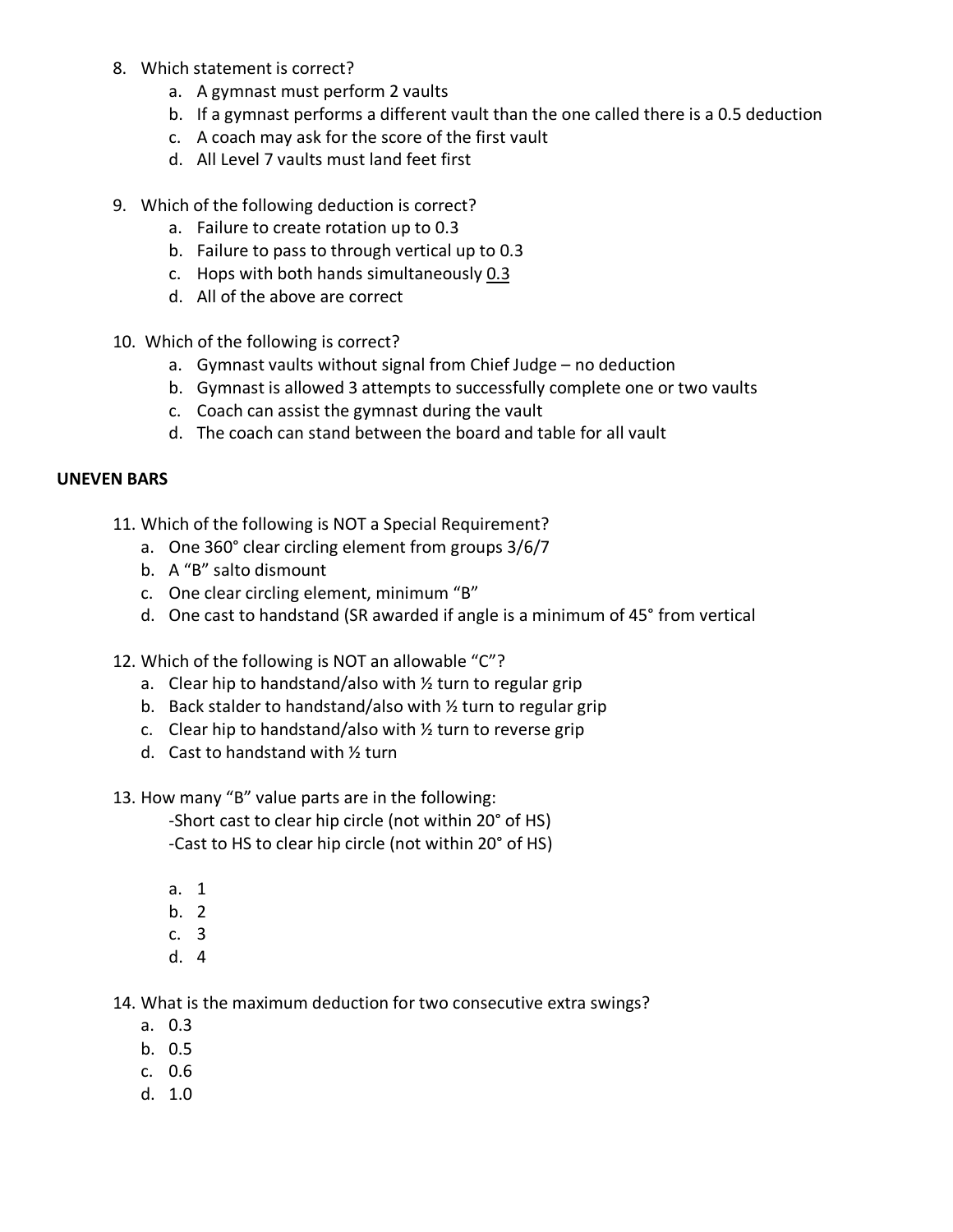- 15. What is the deduction if all casts are below 45°?
	- a. Deduct 0.5 for missing SR, plus all cast angle deductions
	- b. Deduct 0.5 for missing SR
	- c. Deduct for cast angle deductions
	- d. No deduction

# **BALANCE BEAM**

- 16. Which of the following is NOT a Special Requirement?
	- a. Acro series (with/without flight) and one acro flight element
	- b. One leap or jump with 180° split in a dance series
	- c. Minimum 360° turn on one foot
	- d. Aerial/salto dismount, minimum "A"
- 17. Which is the deduction for "relaxed/incorrect footwork on non-value parts throughout the exercise"?
	- a. No deduction
	- b. Up to 0.2
	- c. Up to 0.3
	- d. Up to 0.5

18. Which of the following is NOT correct regarding handstands in acro series

- a. Handstand without turn must be held 1 seconds in any leg position for value part credit
- b. Turning handstand is allowed for Value Part credit
- c. Press handstand has no hold requirement
- d. Handstand without turn must be held 2 seconds in any leg position for value part credit
- 19. Which of the following statements is correct?
	- a. "C" acro elements are allowed
	- b. One "D" dance element is allowed
	- c. Unlimited "C" dance elements are allowed
	- d. One "D" acro is allowed
	- e.
- 20. Which of the following dismounts do not meet the Special Requirement?
	- a. Front handspring
	- b. Front aerial with ½ turn
	- c. Front tuck
	- d. Cartwheel, back tuck

# **FLOOR EXERCISE**

- 21. Which of the following is NOT correct regarding the Special Requirement of Minimum of Two Acro Passes?
	- a. One pass containing a Salto backward with a minimum of two directly connected flight elements
	- b. One pass containing a Salto forward (additional elements allowed)
	- c. One pass with two saltos, one forward and one backward
	- d. One salto must be stretched backward or forward, landing on two feet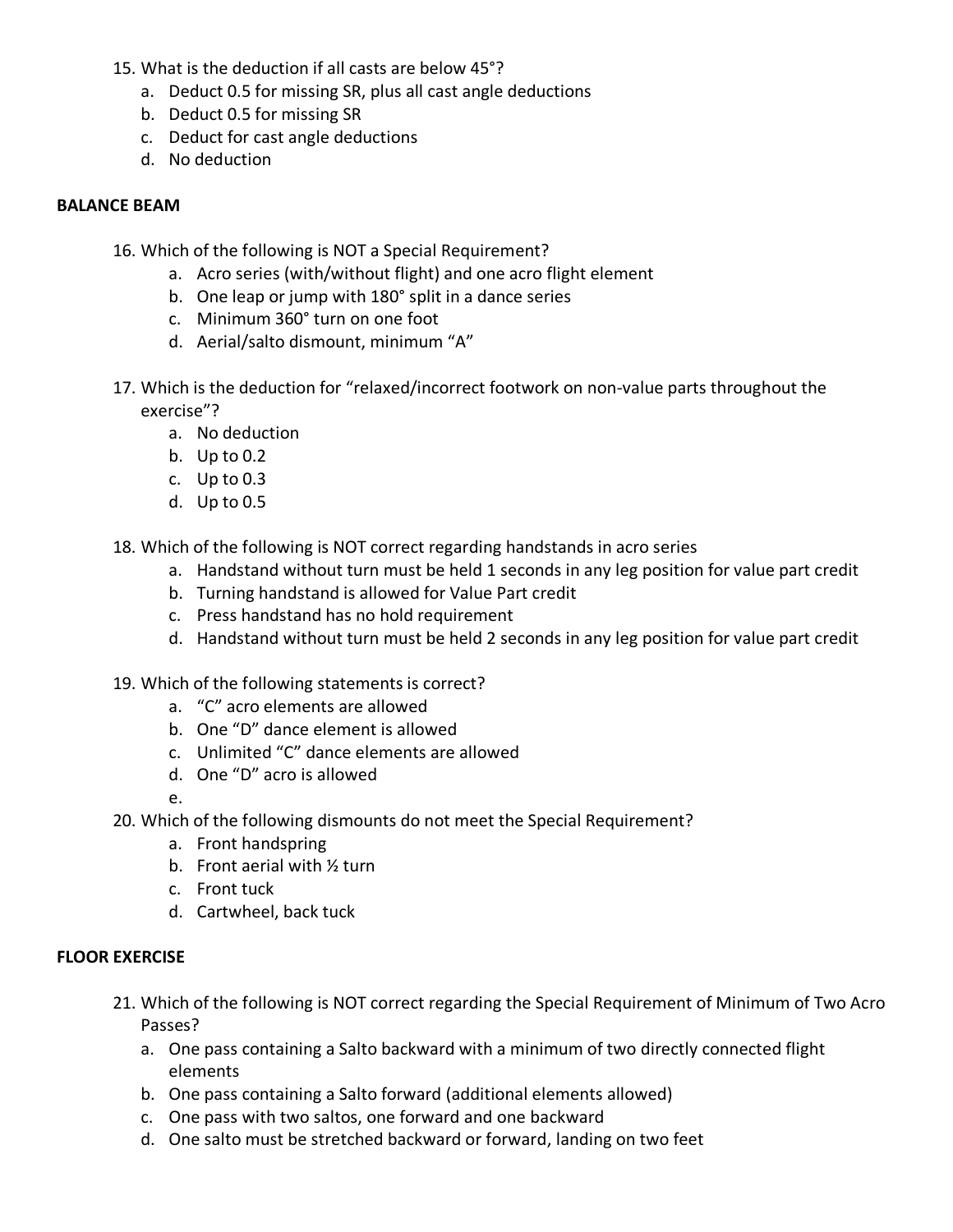- 22. Which one of the following will fulfill the dance passage special requirement?
	- a. Switch leap, split leap
	- b. Straddle jump, straddle ½ jump
	- c. Assemble, split jump
	- d. Split leap, split leap
- 23. Which statement is correct regarding music performance?
	- a. Poor relationship of music and movement throughout the exercise, Up to 0.2
	- b. Missing synchronization of movement with musical beat at end of routine, 0.05
	- c. Routine without music 0.2
	- d. Failure to hold ending pose 0.05
- 24. Which of the following is correct regarding dance elements?
	- a. "B" turn on one foot is required
	- b. All "C" dance elements are allowed
	- c. Dance passage can include an acro skill between the two dance elements
	- d. One "D" dance element is allowed
- 25. Which is NOT a Chief Judge deduction on Floor?
	- a. Overtime
	- b. Coach on the floor
	- c. Coach spotting gymnast
	- d. Out of bounds

### **LEVEL 8**

# **GENERAL**

- 26. Which is correct regarding Level 8 value part requirements?
	- a. 4 A's, 3B's, 1 "C"
	- b. 5 A's, 3 B's
	- c. 4 A's, 4 B's
	- d. 4 A's 3 B's
- 27. Which of the following Chief Judge deduction is correct?
	- a. Coach standing between the bars, 0.1
	- b. Failure to present after exercise to the CJ or apparatus, 0.2
	- c. Failure to mark the floor ex boundary on additional matting. 0.05
	- d. Failure to remove the board after mounting apparatus, 0.2
- 28. Which statement is correct concerning the use of chalk?
	- a. Chalk can be used on the vault runway
	- b. Chalk can be used to mark additional mats on FX
	- c. Any amount of chalk can be used on beam
	- d. Chalk may be used on the FX mat to mark the hurdle of a tumbling run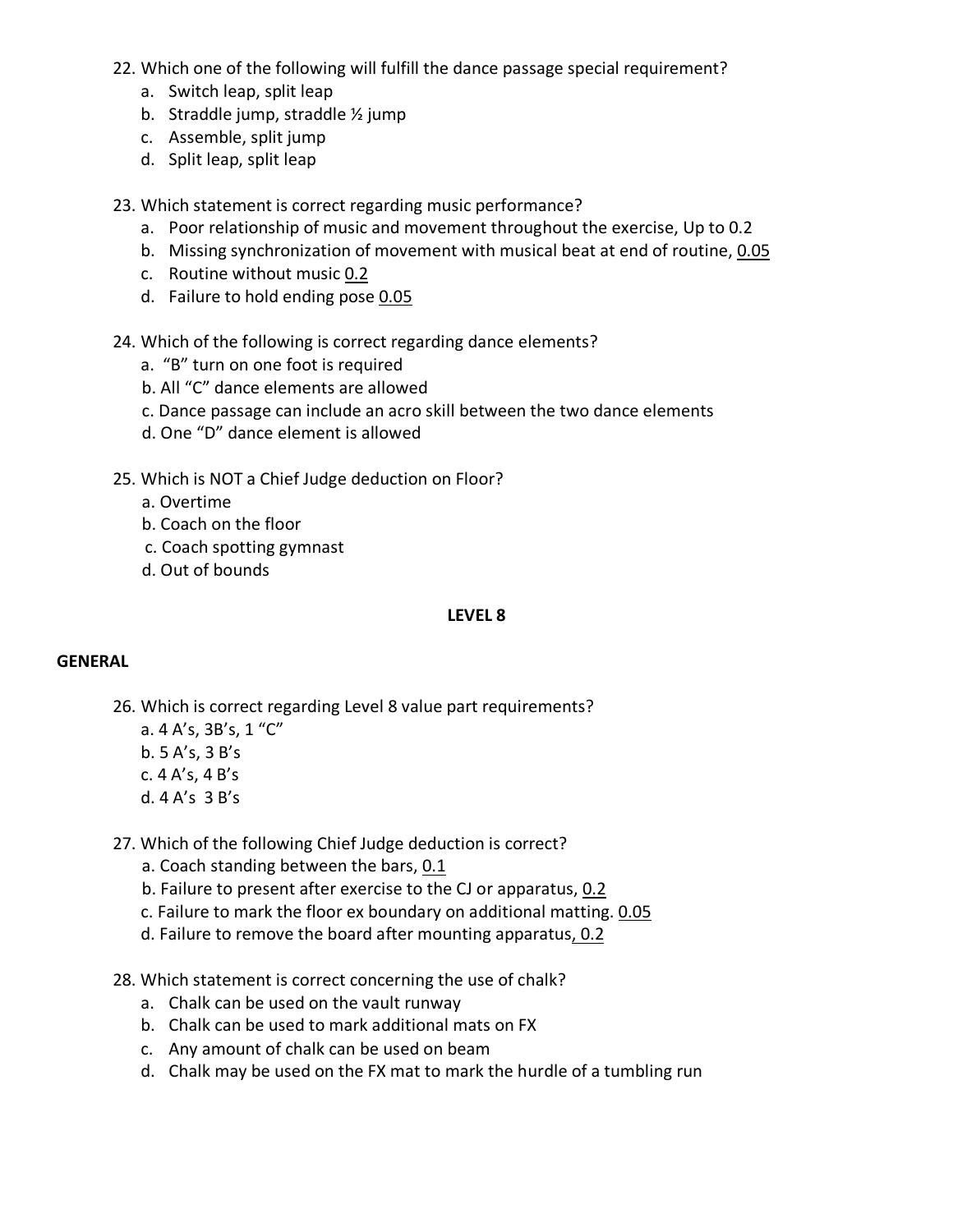- 29. Which statement is correct regarding the replacement of value parts?
	- a. Two "A" value parts can equal one "B"
	- b. Lower value parts can replace higher value parts, one to one
	- c. Higher value parts can replace lower value parts, one to one
	- d. Restricted element can count as a value part
- 30. Which is NOT the duty of the Meet Referee
	- a. Run the pre meet meeting
	- b. Observe and give opinions during conferences
	- c. Gives technical or judging information pertinent to competition
	- d. May force a judge to change their score

# **VAULT**

- 31. What happens if a gymnast performs a vault not listed on the Level 8 vault chart?
	- a. Nothing
	- b. Void
	- c. 0.5 for a restricted element
	- d. 1.0 CJ deduction
- 32. Which of the following is correct for Tsukahara vault?
	- a. Gymnast performs a Tsukahara layout
	- b. Must use the safety collar
	- c. May use the hand placement mat
	- d. A slight arm bend of the lead arm is allowed for all Group 3 Vaults
- 33. Which of the following is correct for spotting assistance during second flight phase of a salto vault?
	- a. 1.0 deduction
	- b. No deduction
	- c. Void
	- d. 0.5

34. Which of the following is correct?

- a. Poor technique hip angle, Up to 0.2
- b. Prescribed LA turn begun too early , Up to 0.5
- c. Prescribed LA turn begun too late, 0.5
- d. Excessive arch, Up to 0.2
- 35. Which of the following is NOT a void vault:
	- a. Vault without signal
	- b. Failure to land on any part of the bottom of the feet
	- c. Use of alternative springboard
	- d. Landing on top of vault table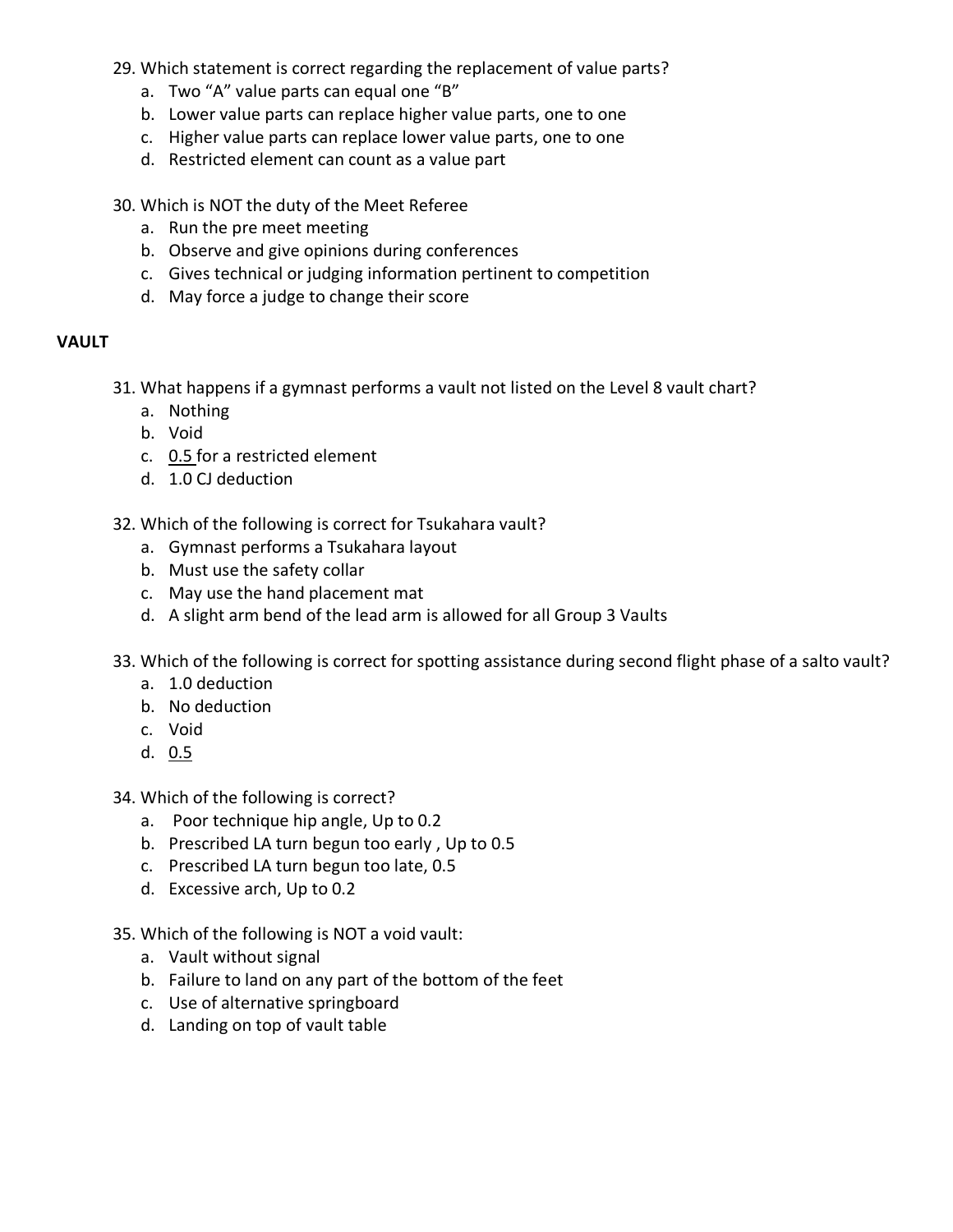# **UNEVEN BARS**

- 36. If a gymnast falls, she can remount the bars by:
	- a. Climbing up onto the low bar
	- b. Performing a skill from the Code of Points
	- c. Coach can lift gymnast to high bar
	- d. All of the above
- 37. Which statement is correct in the recognition (counting) of value parts?
	- a. A VP may be counted twice as long as the entrance or exit of the skill is different
	- b. A VP may only be counted once per routine
	- c. A VP may be counted as many times as it Is performed in a routine
	- d. A VP may be given to a restricted element
- 38. Which of the following is NOT a compositional deduction?
	- a. Facing same direction throughout
	- b. Lack of elements that achieve vertical
	- c. Two bar changes
	- d. Uncharacteristic element
- 39. Which dismount would receive a 0.1 compositional deduction?
	- a. Giant to flyaway
	- b. Tap swing to flyaway
	- c. Clear hip circle to flyaway
	- d. Giant to flyaway full twist
- 40. Which of the following element fulfils the one "B" 360° clear circling element from Groups 3/6/7?
	- a. Clear underswing on LB release and counter movement forward in flight to hang on HB
	- b. Sole circle forward or backward on low bar or high bar to stand
	- c. Clear straddle circle backward to clear "L" support
	- d. Stalder circle backward to clear support

# **BALA NCE BEAM**

- 41. Which statement is correct regarding pivot turns on beam?
	- a. More than one 180° pivot turn with straight legs, -0.1
	- b. Gymnast may perform an unlimited number of pivot turns
	- c. More than 2 pivot turns with straight legs, -0.1
	- d. No pivot turns are allowed
- 42. Which of the following can break an acro/dance/mixed series?
	- a. Stops between elements
	- b. Loss of balance between elements
	- c. Moving foot/feet between elements
	- d. All of the above are correct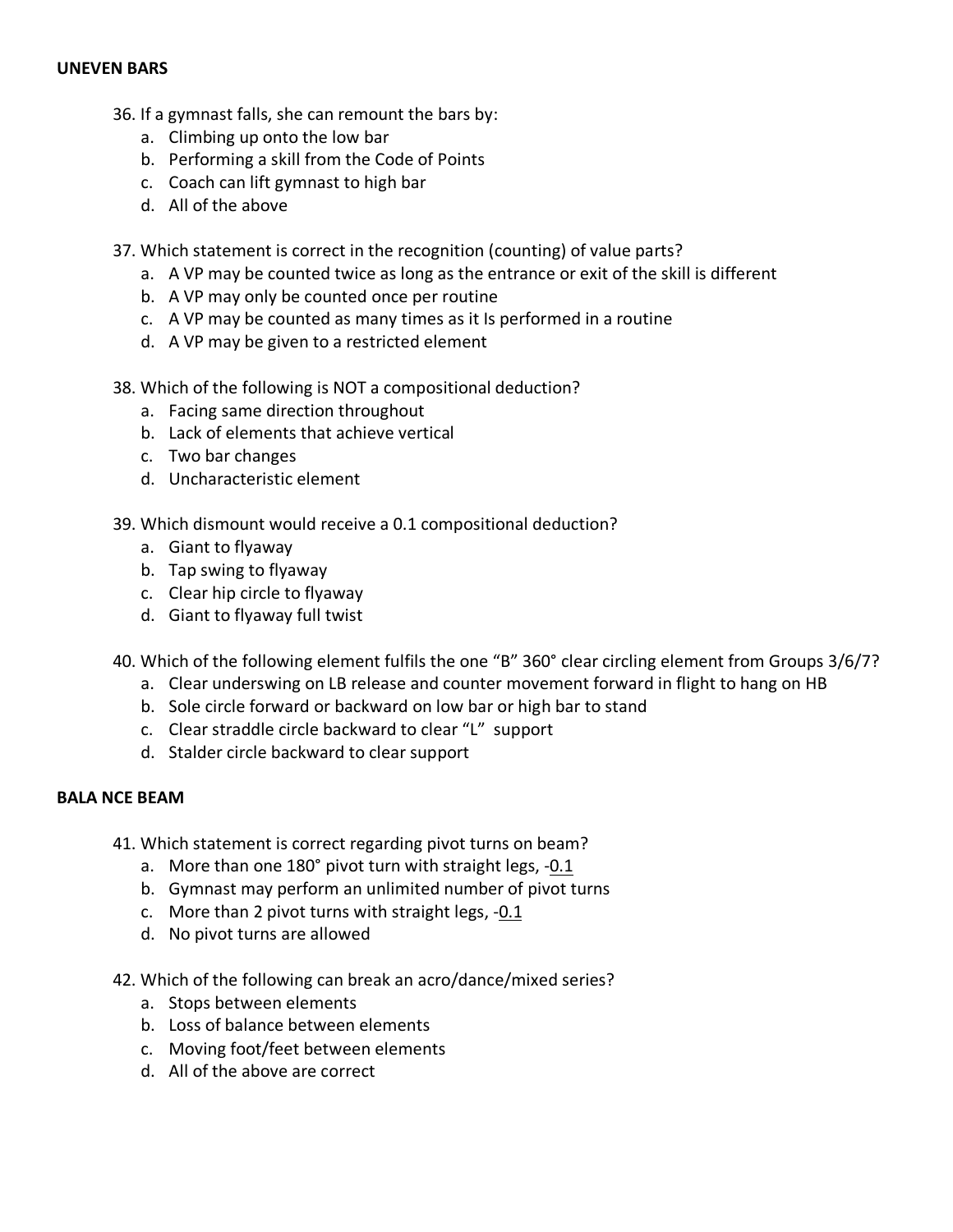- 43. If the gymnast executes the following, what would the compositional deduction be? -Backwalkover, back handspring
	- -Round-off layout dismount
	- a. 0.05
	- b. 0.1
	- c. 0.15
	- d. 0.2
- 44. If the gymnast executes the following, what would the compositional deduction be? -Switch leap, split jump
	- -Full turn
	- a. 0.0
	- b. 0.05
	- c. 0.1
	- d. 0.15
- 45. Which is true regarding concentration pauses?
	- a. One second pause, -0.1
	- b. Two second pause -0.1
	- c. More than two second pause -0.1
	- d. No deduction for pauses

# **FLOOR EXERCISE**

- 46. Which is NOT a Special Requirement?
	- a. Acro series with 2 saltos or 2 directly connected saltos
	- b. Three different saltos
	- c. Dance Passage with minimum of two different Group 1 elements, one with a 180° split
	- d. B turn

47. What is a gymnast able to do if her music stops during the routine?

- a. Continue her routine
- b. Confer with coach to possible repeat routine
- c. Discuss with coach to take score of first routine if complete
- d. All of the above

48. In a two pass routine, what is the compositional deduction for the following:

-Front layout, front pike

-Round-off back handspring layout full twist

- a. 0.15
- b. 0.1
- c. 0.05
- d. No deduction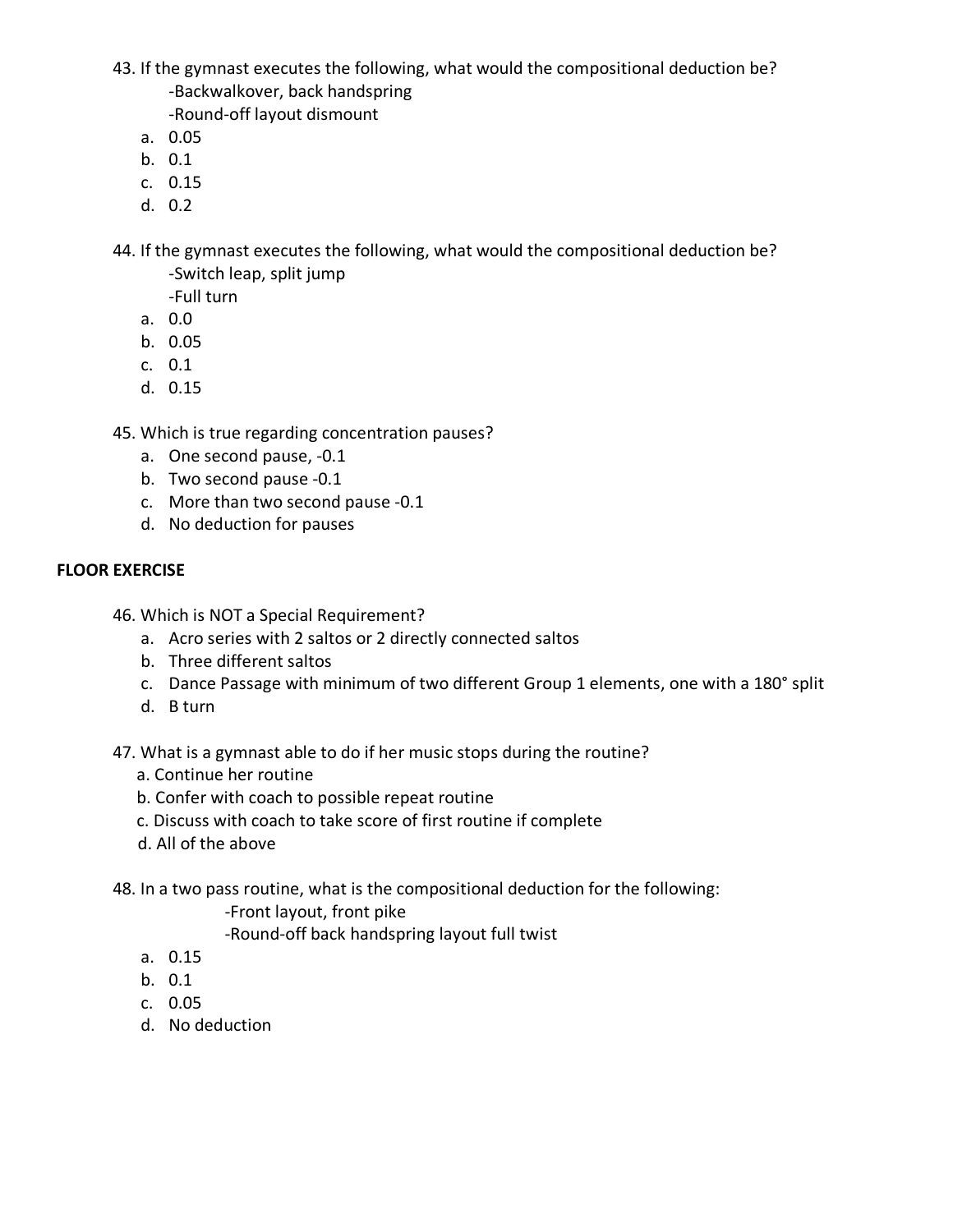- 49. Which of the following statement is correct?
	- a. All "A/B/C" elements are allowed
	- b. One "D" dance element is allowed
	- c. One "C" acro element is allowed
	- d. One "D" acro element is allowed
- 50. Which of the following is a "C" dance element?]
	- e. Wolf 1 ½ turn
	- f. Switch leap
	- g. Ring jump
	- h. Full turn with free leg held at 180° split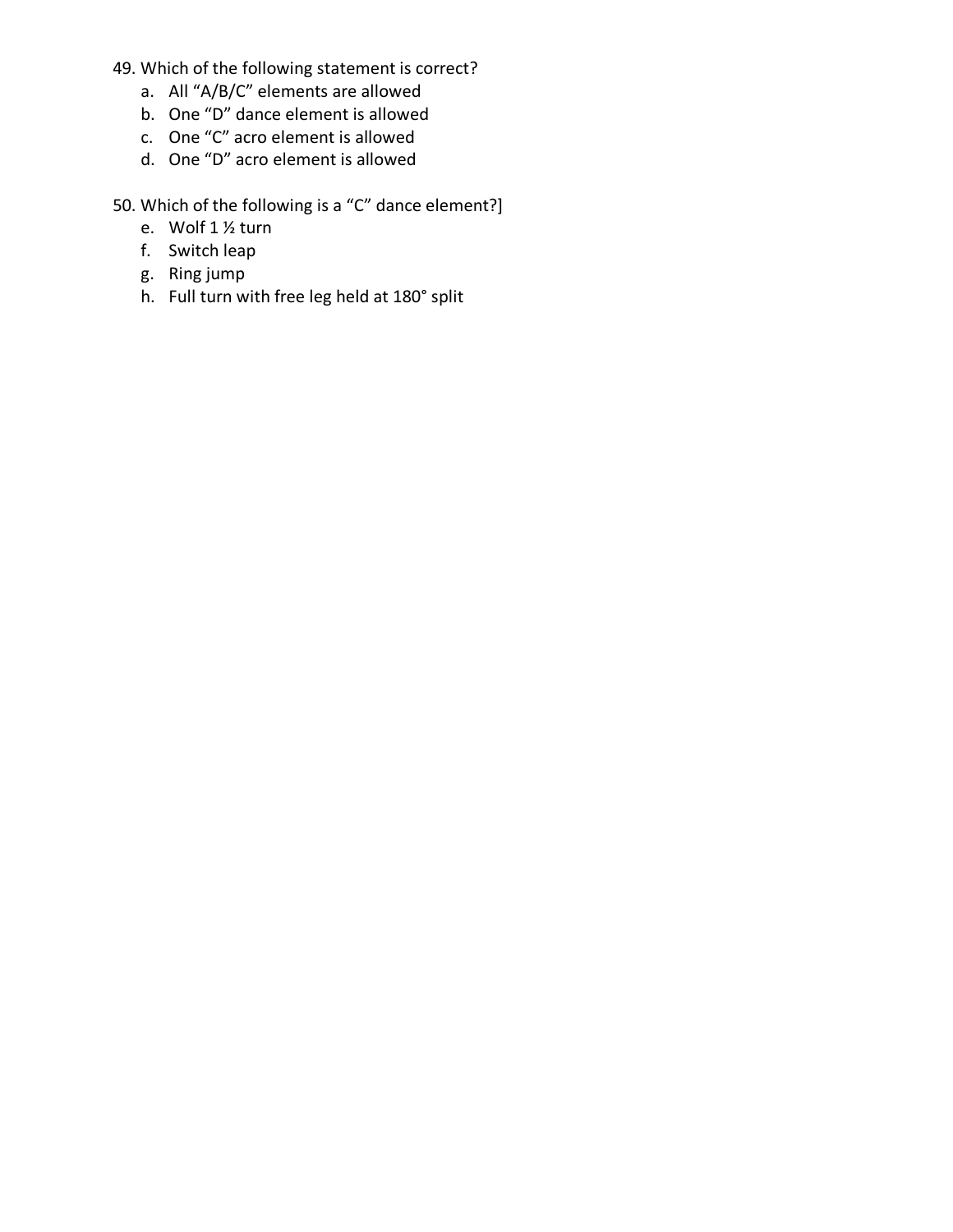# Level 7/8 Practice Written Test

### GENERAL– Level 7

- 1. C
- 2. D
- 3. A
- 4. C
- 5. B

# VAULT

- 6. A
- 7. D
- 8. C
- 9. D
- 10. B

### UNEVEN BARS

- 11. B
- 12. C
- 13. C
- 14. B
- 15. A

#### BEAM

- 16. B
- 17. C
- 18. D
- 19. C
- 20. A

#### FLOOR

- 21. C
- 22. A
- 23. D
- 24. B
- 25. C